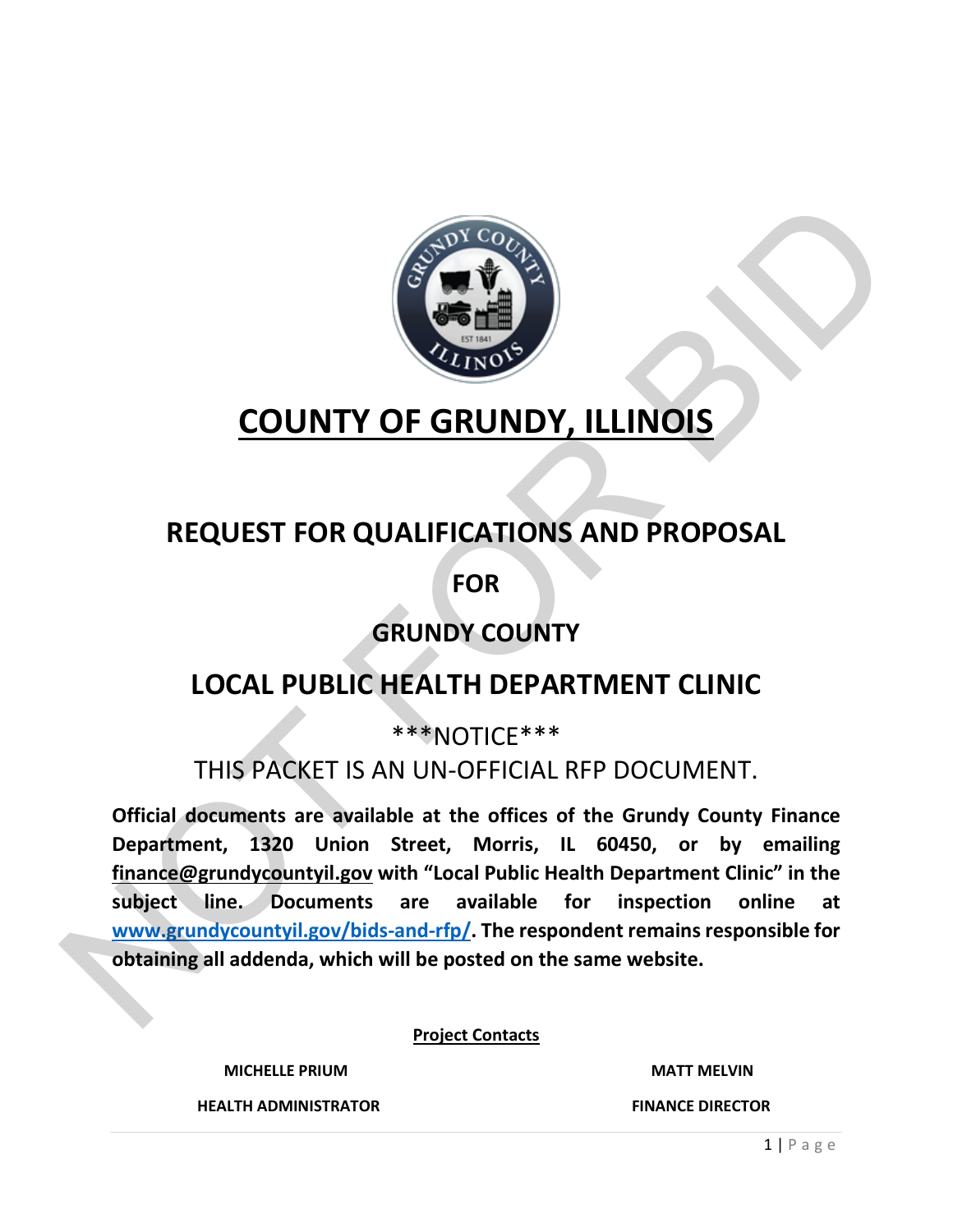#### **REQUEST FOR QUALIFICATIONS AND PROPOSAL**

#### **ARCHITECTURAL AND ENGINEERING SERVICES**

#### **DESIGN AND CONSTRUCTION**

#### **GRUNDY COUNTY LOCAL PUBLIC HEALTH DEPARTMENT CLINIC**

### **TABLE OF CONTENTS**

|                     | <b>DESIGN AND CONSTRUCTION</b>                      |                         |
|---------------------|-----------------------------------------------------|-------------------------|
|                     | GRUNDY COUNTY LOCAL PUBLIC HEALTH DEPARTMENT CLINIC |                         |
|                     | <b>TABLE OF CONTENTS</b>                            |                         |
| <b>SECTION</b>      |                                                     | <b>PAGE(S)</b>          |
| <b>SECTION I.</b>   | <b>ADVERTISEMENT</b>                                | $\overline{\mathbf{3}}$ |
| <b>SECTION II.</b>  | <b>BACKGROUND</b>                                   | $\overline{\mathbf{4}}$ |
|                     | SECTION III. STATEMENT OF PURPOSE and SCOPE         | $5 - 8$                 |
| <b>SECTION IV.</b>  | <b>GENERAL INSTRUCTION</b>                          | $8 - 13$                |
| <b>SECTION V.</b>   | PROJECT EVALUATION                                  | $13 - 16$               |
| <b>SECTION VI.</b>  | <b>AWARD</b>                                        | $16 - 18$               |
| <b>SECTION VII.</b> | <b>CONFORMATION OF ADDENDA</b>                      | 19                      |
|                     |                                                     |                         |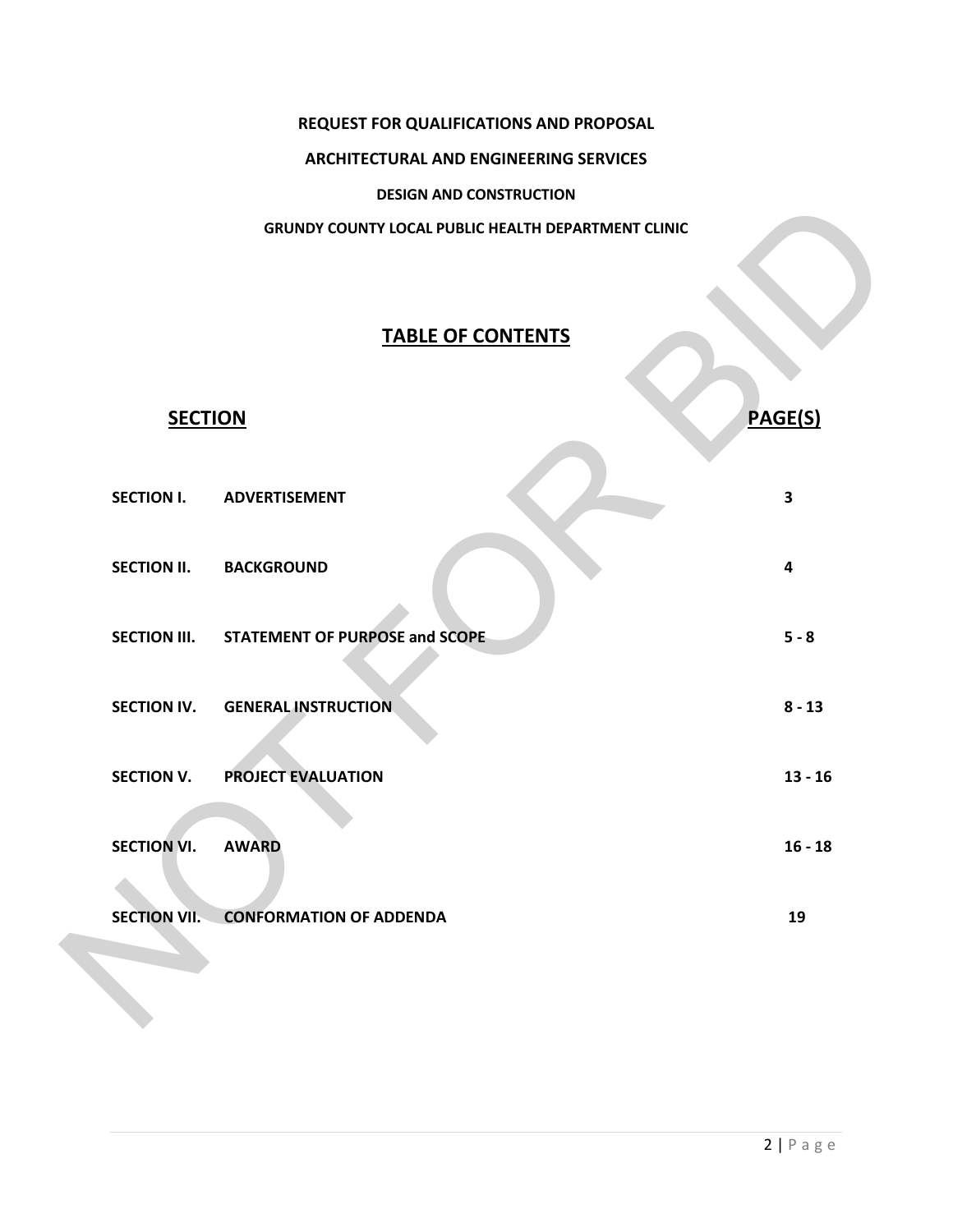### **SECTION I. ADVERTISEMENT**

# **REQUEST FOR QUALIFICATIONS AND PROPOSAL ARCHETECTURAL AND ENGINEERING SERVICES DESIGN AND CONSTRUCTION**

#### **GRUNDY COUNTY LOCAL PUBLIC HEALTH DEPARTMENT CLINIC**

Sealed proposals will be received for a Grundy County Local Public Health Department Clinic. Sealed envelope must be clearly marked on the exterior "Grundy County Local Public Health Department Clinic" and contain six (6) copies as well as one (1) original with signature. No responsibility or liability will be attached to any County official, employee or agent for the premature opening or failure to open any proposal not marked according to this instruction.

Sealed proposals will be accepted until 1:00 pm (cst.), July  $22<sup>nd</sup>$ , 2022 at the Grundy County Finance Department, 1320 Union St., Morris, IL 60450. At that time, sealed proposals will be publicly opened and read aloud. Fax and electronic submissions will not be accepted.

Grundy County Health Department is sourcing to work directly with qualified, responsive, and responsible firms to help assist in the development and construction of a future state of the art facility to house our current Health Department and all services offered. The County of Grundy will accept request for qualifications and proposals from interested and qualified architectural and engineering firms for the full design and construction the facility to house the Grundy County Health Department and ensure adequate space to house all programs and services offered. The project will be awarded to the proposer who submits the best proposal in compliance with this request. This request is being issued under the authority of the Grundy County Board. Grundy County Health Department, Grundy County Administrator, and the Grundy County Finance Director will oversee all aspects of the selection process, subject to review and approval of the Grundy County Board. REQUEST FOR QUALIFICATIONS AND PROPOSAL<br>
ARCHETECTURAL AND ENGINEERING SERVICES<br>
DESIGN AND CONSTRUCTION<br>
GRIUNDY COUNTY LOCAL PUBLIC HEALTH DEPARTMENT CLINIC<br>
Scaled proposals will be received for a Grundy County Local Pu

Proposal documents are available at the Office of the Grundy County Finance Department, 1320 Union St., Morris, IL 60450, and for inspection online at www.grundycountyil.gov/proposals-and-rfp/. The proposer remains responsible for obtaining all addenda, which will be posted at the same website.

The County of Grundy reserves the right to reject any and all proposals and to waive technical errors or informalities in proposal.

Chris Balkema

County Board Chairman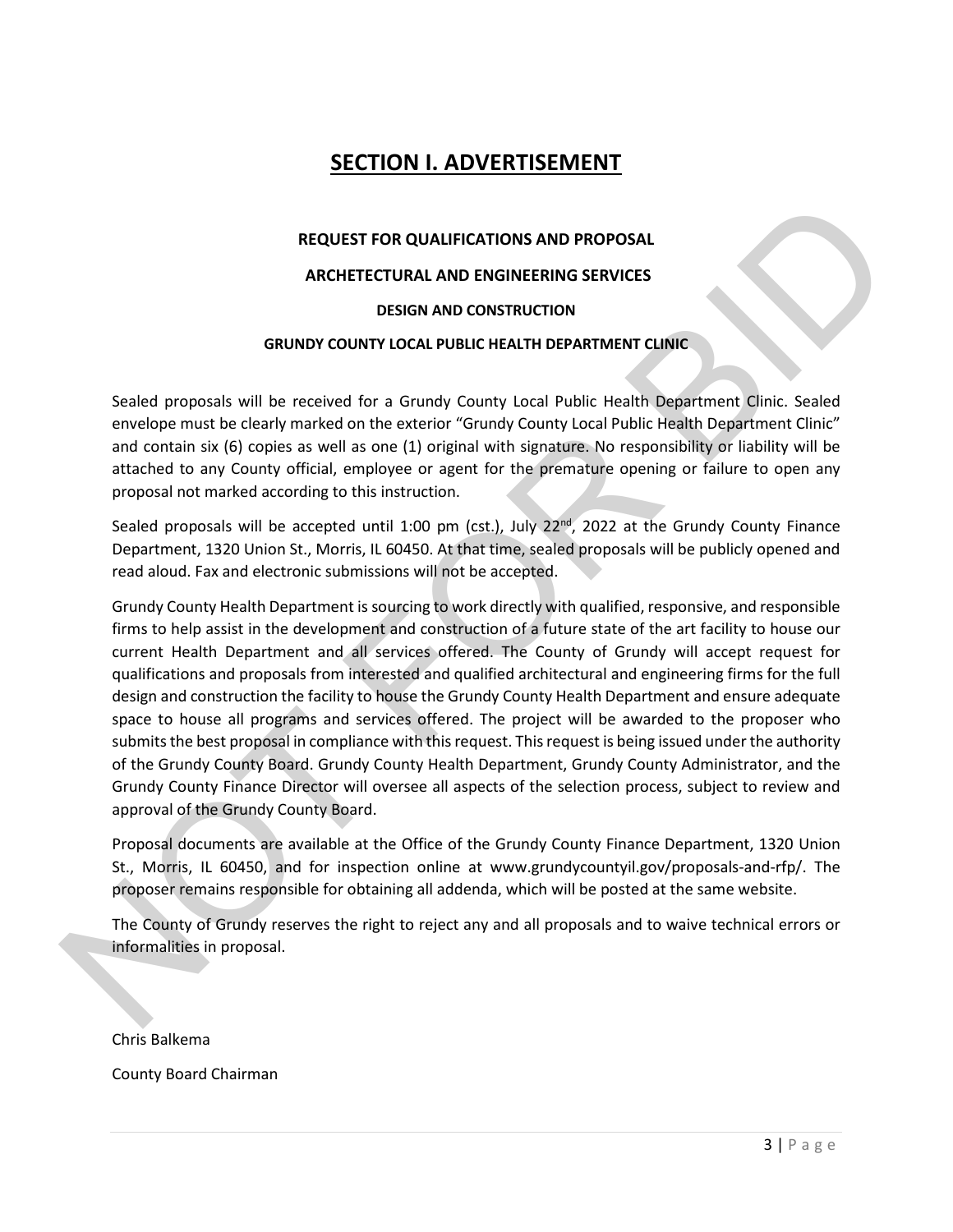#### **SECTION II. BACKGROUND**

#### **I. Project Background**

Grundy County Health Department is sourcing to work directly with an Architectural Engineering firm to help assist in the development and construction of a future state of the art facility to house our current Health Department and all services offered. Grundy County is passionate in helping our community, and is seeking a qualified architectural and engineering firm to help with the relocation of our current facility; the current square footage of our present facility does not appropriately accommodate Grundy County needs per a Grundy County space needs assessment previously completed. Grundy County Health Department currently assists the community with all key aspects of local public health care needs and assessments. Grundy County leads the local community with outpatient behavioral health services including mental health and substance use disorder treatment, individual and group therapy, psychiatric services, community support resources, crisis stabilization services, and several court mandated services. Grundy County offers the community nursing programs including family case management, WIC programs, vision and hearing screening, school nursing programs, and immunization clinics. Grundy County offers environmental health programsincluding food and sanitation safety programs, various health surveillance programs as well as administrative tasks including regulation management and recording of fees. Grundy County offers senior programs to help assist in caregiver services and support groups, counseling, Medicare enrollment, community care, and overall information and assistance. Grundy County Health Department focuses on local public health emergency preparedness by utilizing proper training for health department team members, volunteers and community leaders. Grundy county Health Department is a multifaceted organization within the community, and the leader in local education and program offerings. Ith Department is sourcing to work directly with an Architectural<br>ele) assis in the development and construction of a future state of the<br>eur current Health Department and onlistruction of a future state of the<br>pur current

Grundy County is seeking an architectural and engineering firm that will assist in building an optimal clinical facility that correlates to the vision of the Grundy County Health Department and community it represents. Grundy County Health Department, through occupancy of new facilities will be able to positively and professionally impact countless members of its community. Functionality of utilized space will be required to ensure each guest is properly taken care of to the best abilities of each Grundy County Health Department team member. Grundy County Health Department is envisioning a facility that can connect the community by ensuring proper care is given and received. A highly functional facility will greatly impact the County of Grundy and its citizens by ensuring safe and functional accommodation, ensuring a healthier community population for years to come. Grundy County is seeking an arc<br>
optimal clinical facility that corre<br>
and community it represents. G<br>
facilities will be able to posit<br>
community. Functionality of ut<br>
taken care of to the best abilitie<br>
Grundy County Hea

Part of the scope of this project will be to assist in the selection, design, and building of an adequately designed health care clinic. Grundy County will be seeking a firm with extensive expertise and superior knowledge of a complete design-build firm specializing in development of space intended for public health services.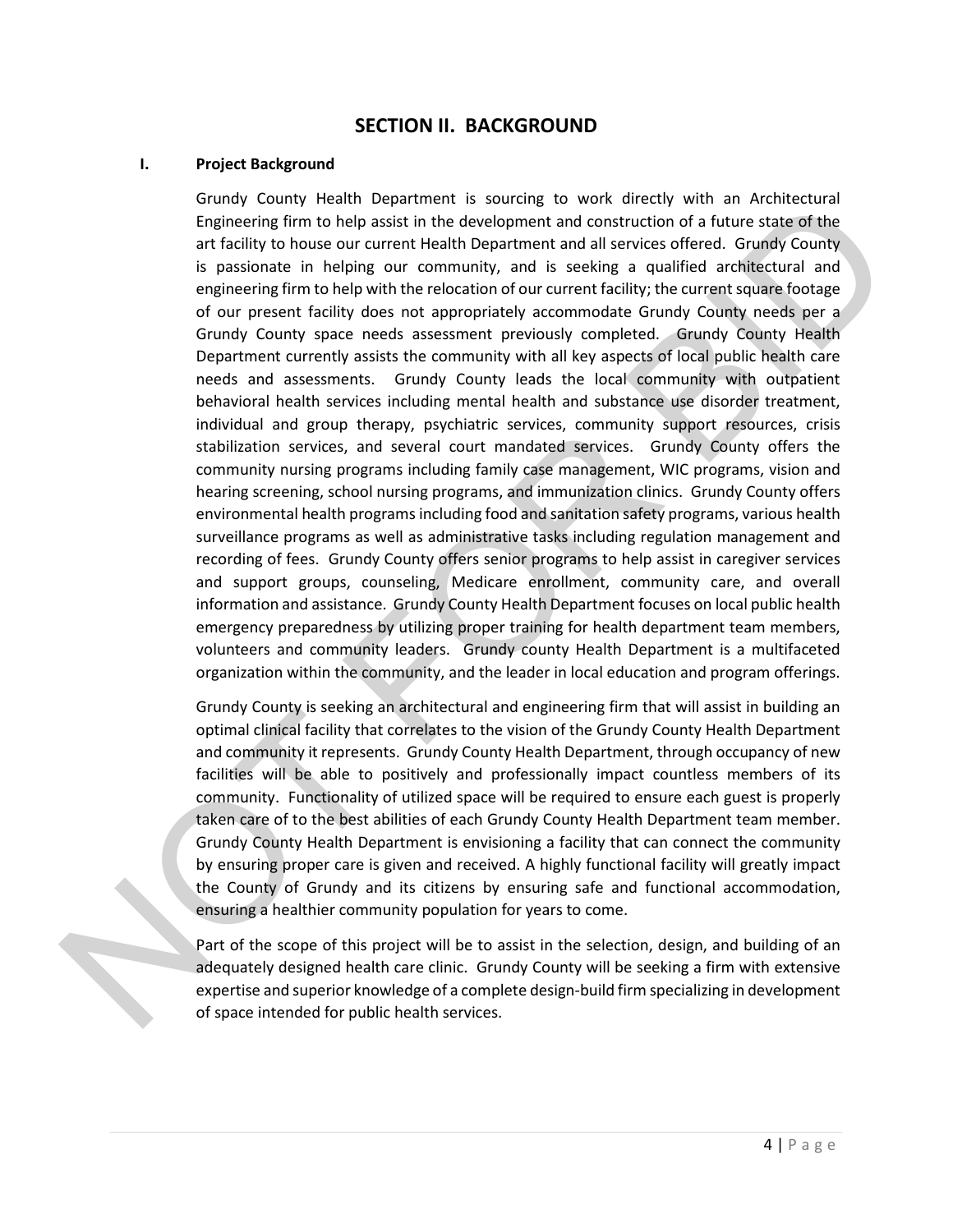#### **Section III. - Statement of Purpose and Scope**

#### **I. Statement of Purpose**

The County of Grundy is currently seeking request for qualifications and is soliciting proposals from interested and qualified architectural and engineering firms for the design and construction of a new facility to house the Grundy County Health Department and ensure adequate space to house all programs and services offered. Grundy county will enter into a single contract with a qualified firm that demonstrates the proper experience and overall knowledge in the full construction process of designing and building of a ground up Local Public Health Department Clinic. The architectural and engineering firm must have expertise in the designing and building of public service facilities, municipal facilities, health care clinics, hospitals, and/or behavioral health clinics. The firm will be under contract to supply both design services and construction services, to complete the project and place to the owner, in occupancy, of the project in 'Turn-Key' fashion. If proposer intends to provide construction services, the designing and building firm must be fully licensed in the State of Illinois. The firm must be a sole proprietorship, partnership, corporation, or other legal entity or team that includes and architect or engineer as well as a construction contractor. Grundy County is seeking to obtain professional services of a firm, which will provide the desired services starting from design phase through construction phase and ending through close-out phase of project. The firm selected for this project shall be required to provide suitable personnel, equipment, resources, financial stability, and experience to accomplish all phases of this project. The firm again will be expected to assist through all phases of work, tasks, and activities relating to project management, design, engineering, construction, fabrication, and administration that would be needed to successfully complete the scope of the project. The expectations of the County of Grundy are that the firm shall also be required to make available: ample systems training, obtaining of approvals, conducting of all required testing, performance of site commissioning in accordance with the budget and schedule stipulated through the Grundy County Finance Department in conformity of the Grundy County Board. The County of Grundy will be the primary procuring agency for this project. Through this solicitation, the County of Grundy fully intends to contract for the provision of architectural and engineering services and construction within the selected project site. y is currently seeking request for qualifications and is solicting proposals<br>and qualified architectural and engineering firms for the design and<br>a validibly to house the Grundy County Health Department and ensure<br>ouse all

#### **II. Project Description**

The Local Public Health Department Clinic will consist of one structure approximately between 12,000 and 15,000 square feet. This facility must securely house: 4 departments, support and administrative services, HIPAA-, ADA- and OSHA-compliant clinical examination and treatment individual and group rooms, general group meeting space, general laboratory area, ample storage, employee breakroom space and parking for no fewer than 100 cars. Design is requested to be completed through a trauma-informed lens, which may include outdoor meeting space. performance of site commission<br>through the Grundy County Fina<br>The County of Grundy will be t<br>solicitation, the County of Grun<br>and engineering services and co<br>**II.** Project Description<br>The Local Public Health Depa<br>between 1

> The services provided throughout this process from the awarded firm shall consist of the schematic design phase, design development phase, construction documentation phase,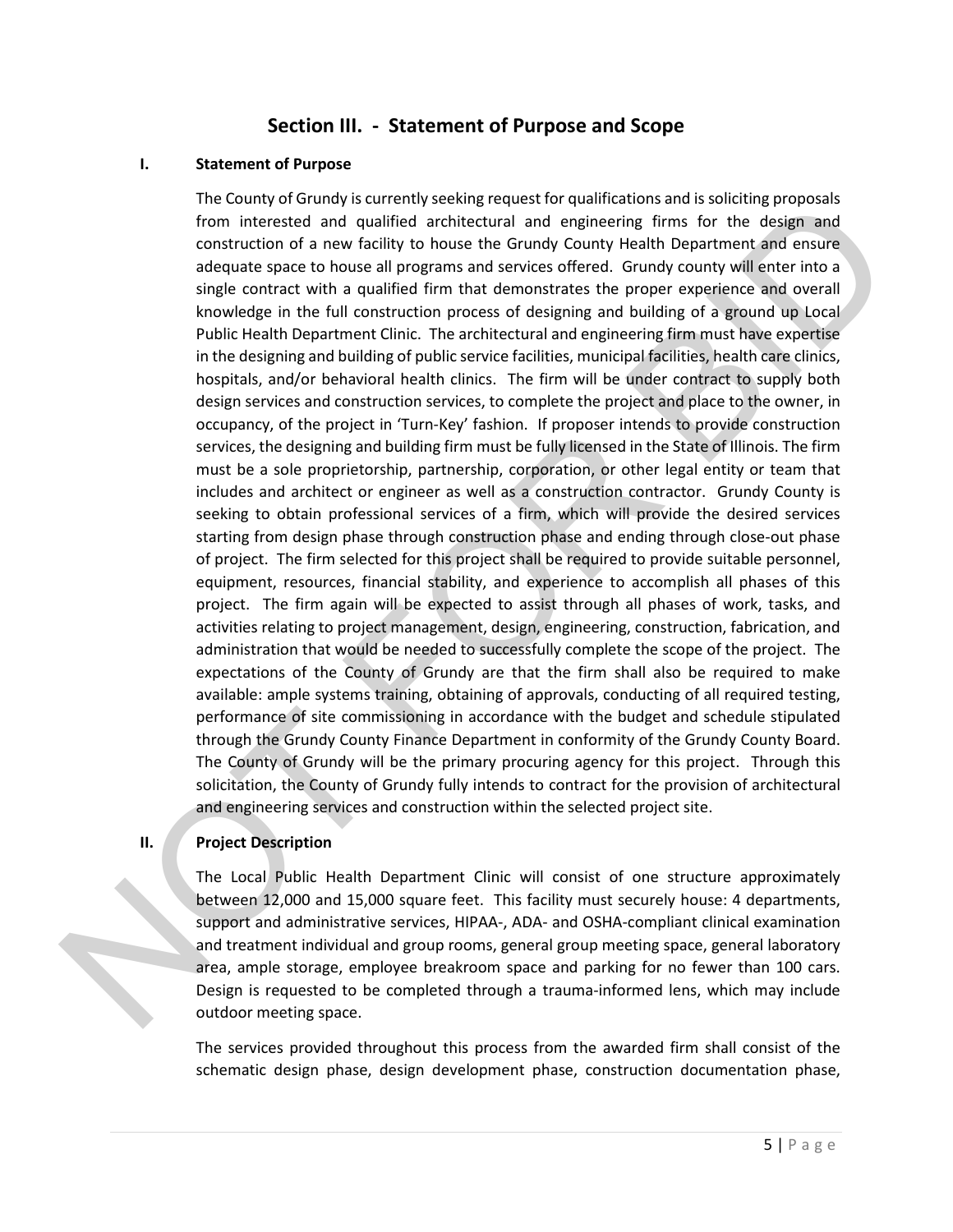bidding phase, and construction phase. The firm contracted shall and will show willingness and ability to fully collaborate with the County of Grundy and all project administrators.

#### **III. Scope of Services**

The scope of services to be provided for the Project on the Local Public Health Department Clinic shall include but not be limited to:

- Preparation of all plans and specifications.
- Architectural Design.
- Structural Design.
- Mechanical Design.
- Electrical Design.
- Plumbing Design.
- Interior Design.
- Landscape Design.
- Graphic Design.
- Materials Research and Design.
- Consultation through site selection process.
- Completion of Construction Documents.
- Development of Detailed Organized Schedules.
- Professional involvement throughout all phases including but not limited to report preparation, progress reports, participation in meetings, presentations to staff including Grundy County Board, invoice processing, correspondence, material and equipment submittals. III. Scope of Services to be provided for the Project on the Local Public Health Department<br>
Clinic shall include but not be limited to:<br>
Preparation of all plans and specifications.<br>
Architectrical Design.<br>
Structure Desi
	- Make application for, and secure all necessary permits and approvals of authorities that shall have jurisdictions.
	- Coordination with County contractors for professional and non-professional services consistent with the intent of this proposal.
	- Evaluations, investigations, analysis, and recommendations on price/cost and cost/time estimates.
	- Provide a Quality Control program implemented to lower risk throughout the project.
	- During all phases of project, the selected architectural and engineering firm will be responsible for maintaining call logs and meeting minutes for the purpose of reconciliation.

#### **IV. Tentative Project Timeline**

#### **DATE ITEM, LOCATION, and TIME**

| June 2022 - August 2022 -----------      | <b>RFQ Advertisement and Selection Process</b> |
|------------------------------------------|------------------------------------------------|
| August 10, 2022 ----------------------   | <b>Contract Awarded</b>                        |
| August 17, 2022 ----------------------   | <b>Project Kickoff</b>                         |
| November 2022 -----------------------    | <b>Design Completion</b>                       |
| Spring 2023 ---------------------------- | <b>Construction Commencement</b>               |
| Spring 2024 ---------------------------- | <b>Project Finalization</b>                    |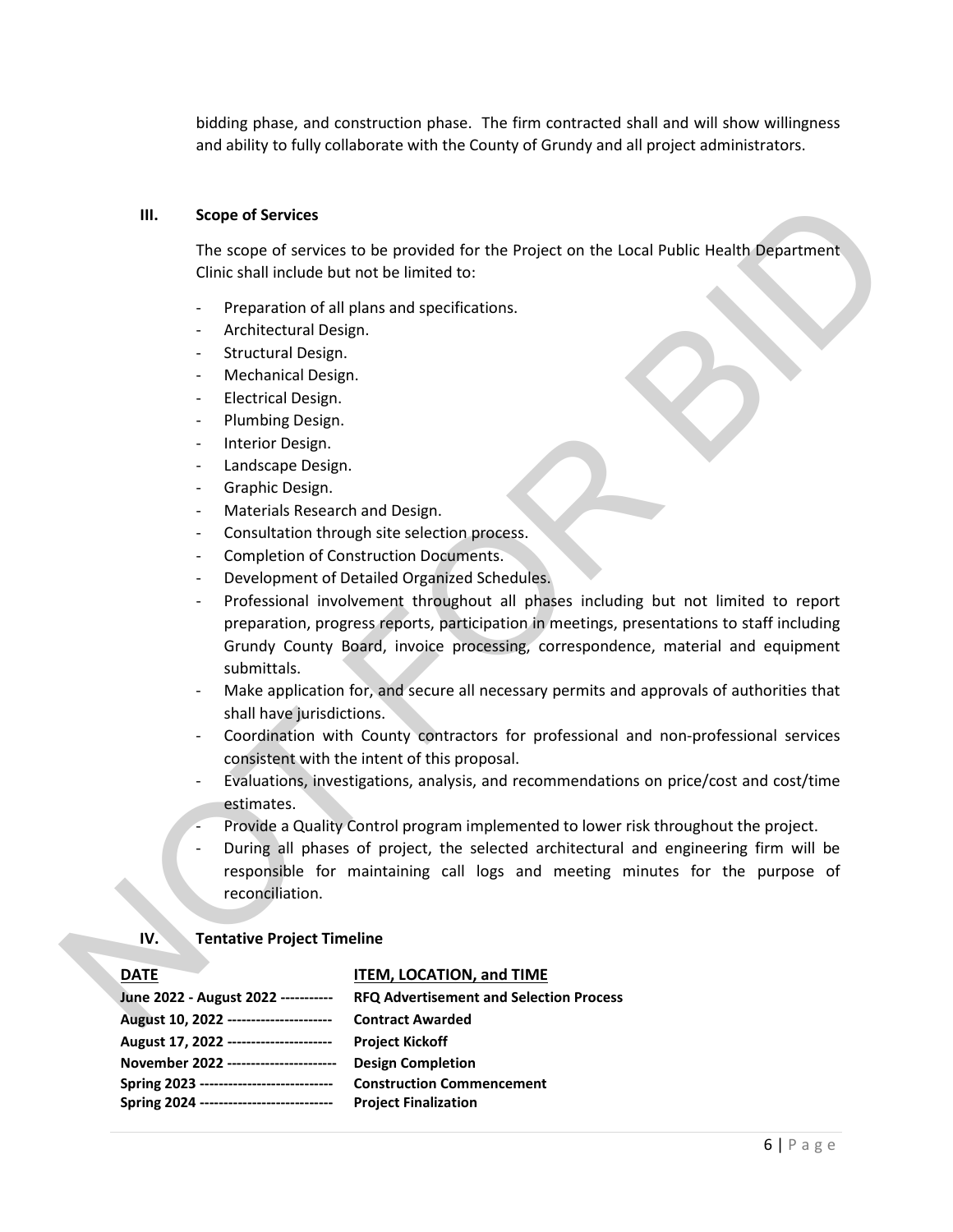#### **V. Additional Requirement**

The selected architectural and engineering firm shall provide narratives for project updates. The consulting firm shall assist with preparation of Invitation to BID/Request for proposals and/or BID document for developer/construction contractor selection.

#### **Reserved Rights**

The County of Grundy reserves the right at any time and for any reason to cancel this request, to reject any or all proposals, to waive irregularities or to accept an alternate proposal. The County of Grundy will be the sole judge of acceptability of any produce or service offered. The county of Grundy reserves the right to waive any immaterial defect in any proposal. Unless otherwise specified by the respondent, the county has no less that one hundred and twenty (120) days to accept.

#### **Compliance with Laws**

The respondent hereto covenants and agrees to comply with all applicable federal, state, and local laws, codes, ordinances, rules and regulations. Failure to comply with the terms of this provision must constitute a breach of contract and permit the Count of Grundy to terminate this solicitation in accordance with the termination provision stated throughout.

#### **Termination**

The Buyer(s) may terminate this contract for convenience, in whole or in part, at any time by the provision of written notice to the contractor(s). The contractor shall be paid its costs, including contact close-out costs, and profit on work performed up the the time of termination. The contractor shall promptly submit its termination claim to be paid to the contractor. If the contractor has any property in its possession belonging to the buyer(s), the contractor will account for the same, and dispose of it in the manner the buyer(s) directs.

#### **Choice of Law and Venue**

In the event a dispute arises relative to any matter included in the terms or performance of this agreement, the Parties shall first require their authorized representatives to meet in good faith negotiations to resolve the issues in conflict. If the Parties are unable to settle the existing differences, then any and all court proceedings shall be held in the Circuit Courts of Grundy County in Morris, Illinois and the 13th Illinois Judicial District. In the event Grundy County is a litigant in proceedings relative to this Agreement and prevails, the losing party shall pay all of the attorney's fees and costs incurred by the County. and/or BID document for developer/construction contractor selection.<br>
Reserved Mghts<br>
The Country of Grundy reserves the right at any time and for any reason to cancel this request,<br>
the Country of Grundy will be the sole

#### **Public Record and Requests for Confidential Treatment**

Proposals become the property of the Agency. Proposals, including late submissions will not be returned. All proposals will be open to the public under the Illinois Freedom of Information Act (FOIA) (5 ILCS 140) and other applicable laws and rules, unless Offeror requests in its proposalthatthe Agency treat certain information as confidential. A request for confidential treatment will not supersede the State's legal obligations under FOIA. The Agency will not honor requests to keep entire proposals confidential. Offerors must show the specific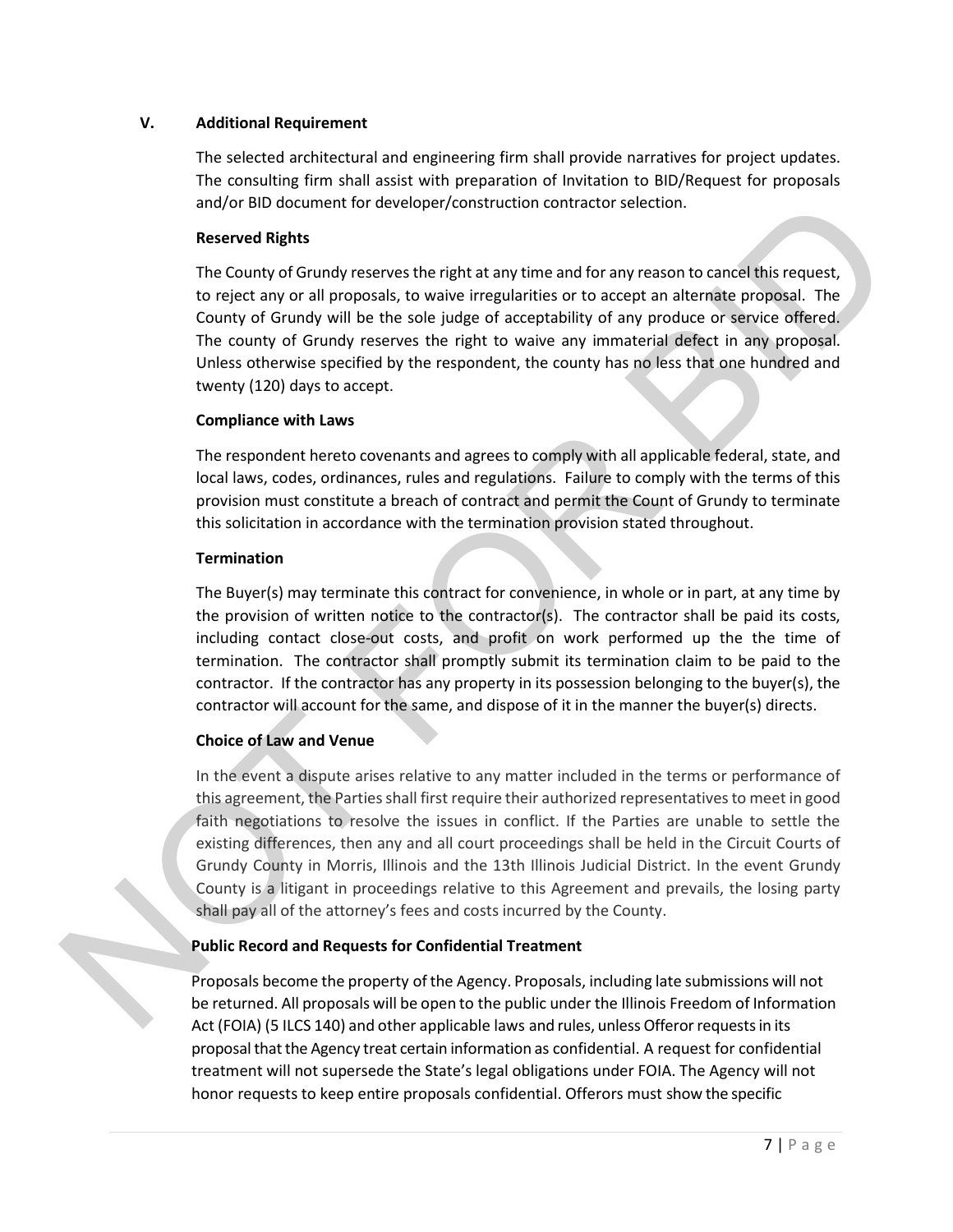grounds in FOIA or other laws or rules that support confidential treatment. Regardless, the Agency will disclose the successful Offeror's name, and the substance of the proposal upon final contract award. If Offeror requests confidential treatment, Offeror must submit one additional copy of the proposal with proposed confidential information redacted. This redacted copy must describe the general nature of the material removed, and shall retain as much of the proposal as possible. In a separate attachment, Offerorshallsupply a listing of the provisionsidentified by section number for which it seeks confidential treatment and identify the statutory basis under Illinois law and include a detailed justification for exempting the information from public disclosure. Offeror will hold harmless and indemnify the Agency for all costs or damages associated with the Agency defending Offeror's request for confidential treatment. Offeror agrees the Agency may copy the proposal to facilitate evaluation, or to respond to requests for public records. Offeror warrants that such copying will not violate the rights of any third party.

### **IV. GENERAL INSTRUCTIONS**

#### **I. Required Submittal Contents and Format**

The submittal Statement of Qualifications and Proposal must address all elements of the Scope of Work, include the required contents, and follow the format outlined in the instructions to follow. Graphic illustrations may and should be included in the Response documents along with any brochures or company information deemed relevant to this project which may help in evaluation. The respondent is responsible for ensuring that it entirely complies with all instructions and requirements contained within this solicitation. The proposer is responsible for ensuring that all required information and documentation is provided in the correct format and on the appropriate forms. Responses that do not follow the correct format and fail to provide the required information, and material, may be removed from considerations. The required certification and affidavit document must be executed and submitted with the submittal package. escribe the general nature of the material removed, and shall retain as<br>so possible. In a separate attachment, Offeror shall supply a listing of the<br>y section number for which it seeks confidential treatment and identify<br>d

#### **II. Letter of Transmittal**

Summarize in a brief and concise manner, the Proposer's positive commitment to perform the work in a professional timely manner. Additionally, it should state that all information submitted is certified to be true and accurate. Letter will be signed by an official of the firm authorized to make such commitments and enter into a potential contract. The correct format and fant to<br>removed from considerations.<br>Executed and submitted with th<br>II. Letter of Transmittal<br>Summarize in a brief and conci-<br>the work in a professional time<br>submitted is certified to be true<br>authori

#### **III. General Firm Information**

- Name, Contact Person, Address, Phone Number, Fax Number, and email address
- Brief history of firm including list of office(s) and number of employees.
- Statement understanding of the proposed project approach that will be used for the completion of the proposed project schedule.
- Provide a proposed project schedule
- List professional and support positions, along with their roles as part of the project team.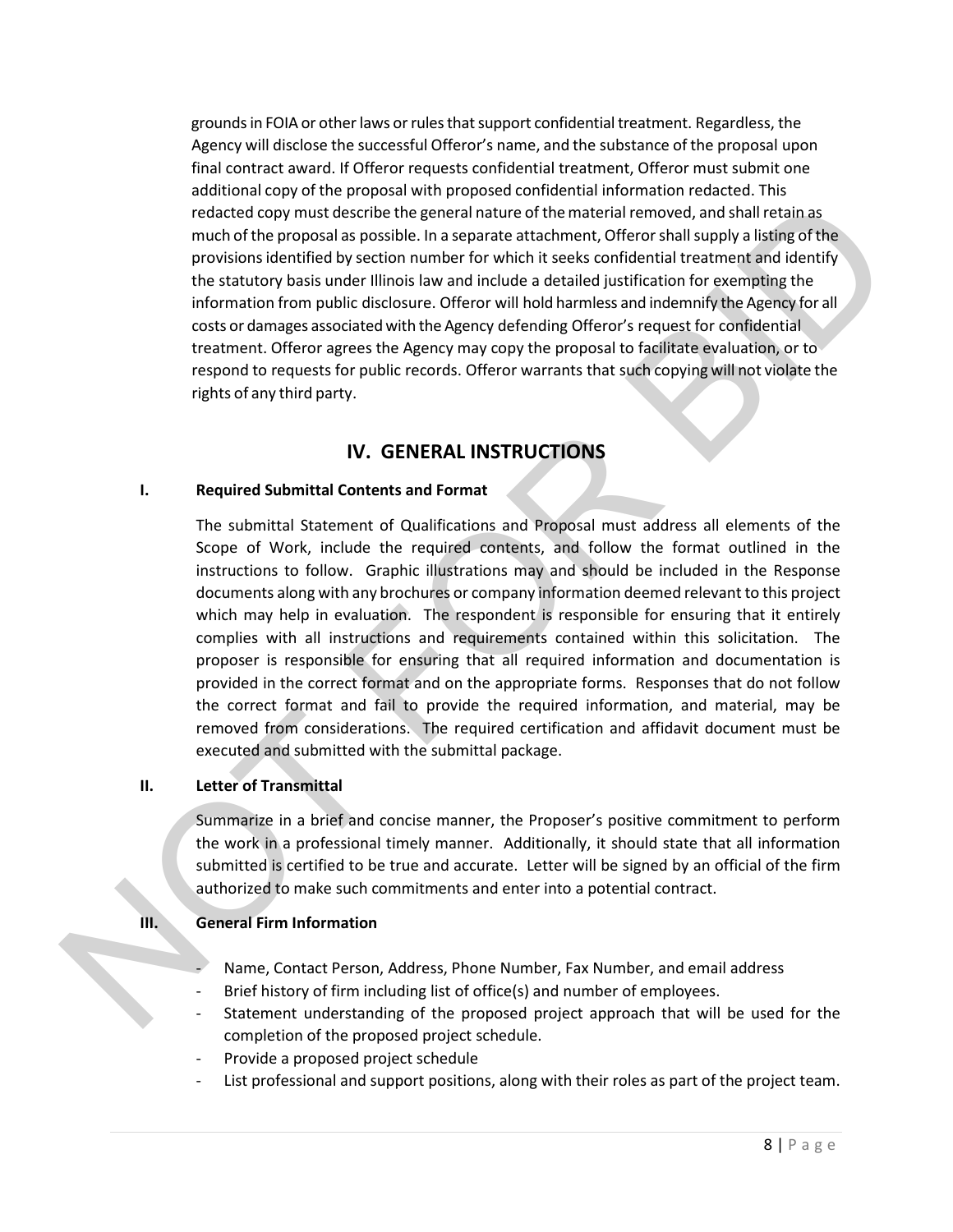- Provide an organizational chart, including brief resumes of all personnel whom would be part of the project team.
- List professional consultants outside your firm you may propose to subcontract with for any outside professional services if needed. Provide specific information on the outside firm and its team members, if needed.
- Submit a list of a minimum of 3 similar projects and provide:
	- o Name of Project
	- o Location of Project
	- o Description of Project
	- o Services Provided
	- o Client Information
	- o Relevant photographs, drawings, or renderings
- In one page, explain why your firm is uniquely positioned to be the selected firm for this project.
- Provide verification of General Liability and Professional Liability insurance coverage.
- Provide verification of firm's license in the State of Illinois
- Experience, availability, and qualifications of project team.
- LEED certifications
- Project Approach
- Acknowledgment of Addenda

#### **IV. Submittal Process**

The county intends to negotiate a contract with the most responsive, reasonable, and responsible; qualified respondent submitting the best or highest ranked response that exhibits technical competency in the field of architectural and engineering service for the Local Public Health Department Clinic project. Interested firms are required to conduct a thorough evaluation and review of the request for qualification and proposal. Three in an interbala to a members, it needed.<br>
Submit a list of a minimum of 3 similar projects and provide:<br>
Submood frequency of the project and provide:<br>
Description of Project<br>
Submoother of the project<br>
Submoother of

Evaluation of each submission will be based upon the criteria explained in the RFQ project evaluation section (V.). The evaluation will consider the quality and thoroughness of the statement of qualifications and proposal, including compliance, features, flexibility, performance history, references, and proposed services.

Respondents will present their approach for provision and delivery of contracted service elements according to the project schedule, explained under the scope of work and other required information in a formal written proposal. A Grundy County selection committee will thoroughly evaluate all timely submissions.

The evaluation committee will determine which respondent is the most qualified, responsive, and responsible; and make appropriate recommendations to the Grundy County Board based on the evaluation process.

#### **V. Deliverables**

All interested firms shall provide seven (7) bound copies of the requested RFQ information, one (1) clearly state ORIGINAL, and six (6) clearly stated COPIES. Facsimile or e-mail proposals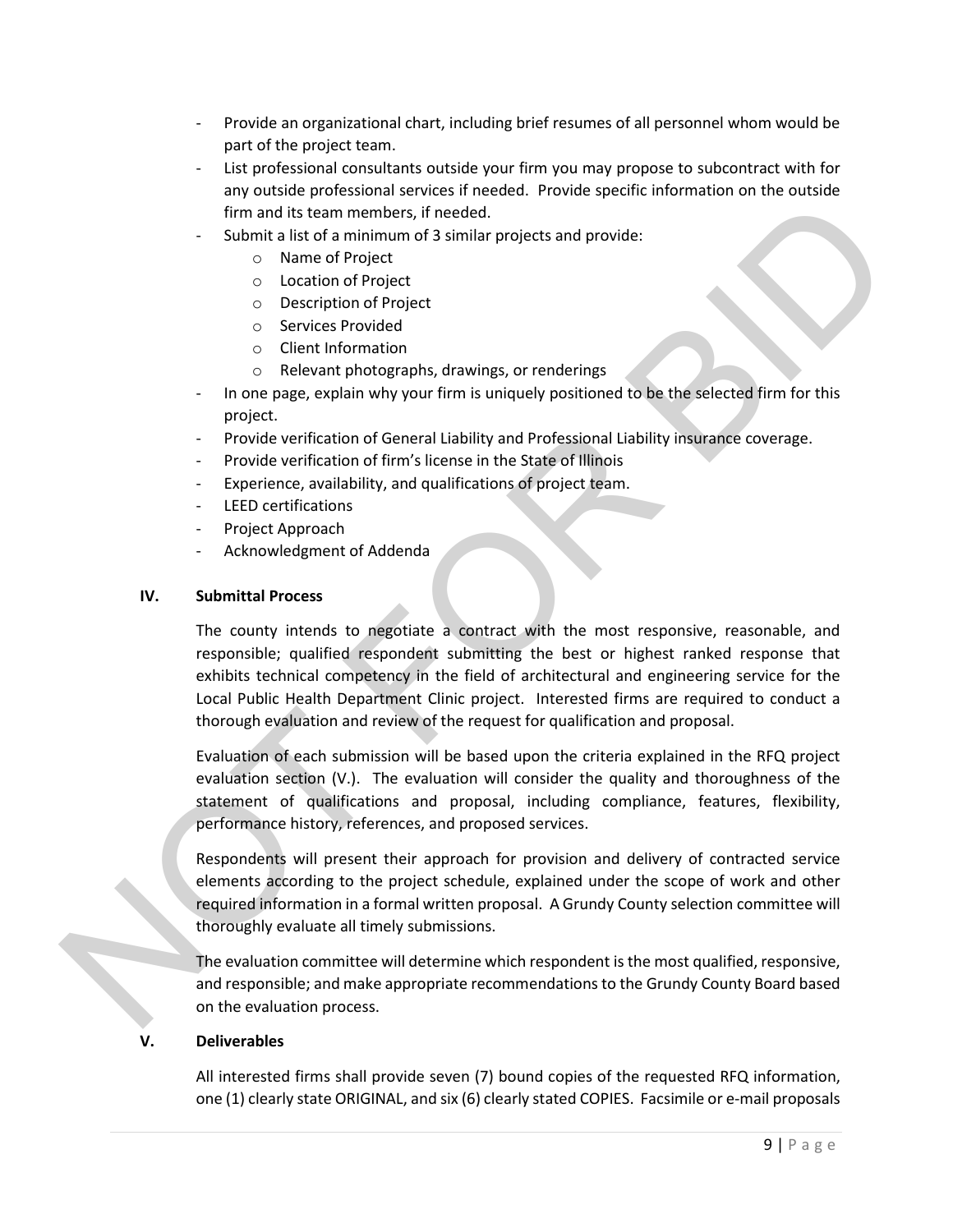will NOT be accepted. The RFQ packet should be clearly labelled: "Grundy County – RFQ for Public Health Department Clinic" and shall be delivered to the Grundy County Finance Department, 1320 Union Street, Morris Illinois, 60450. Each packet will be in possession of the Grundy County Finance Department no later than 1:00 pm (cst.) July 22<sup>nd</sup>, 2022.

#### **VI. Selection Process Timeline**

|             | submittal.                              | Delivery and acceptance of the submittal packets by the prescribed date and time is the lone<br>responsibility of the respondent. The county accepts no responsibility for submittals that<br>reach the above address after the designated date and time, and will be considered a late |
|-------------|-----------------------------------------|-----------------------------------------------------------------------------------------------------------------------------------------------------------------------------------------------------------------------------------------------------------------------------------------|
| VI.         | <b>Selection Process Timeline</b>       |                                                                                                                                                                                                                                                                                         |
| <b>DATE</b> |                                         | <b>ITEM, LOCATION, and TIME</b>                                                                                                                                                                                                                                                         |
|             | June 15, 2022 ------------------------- | RFQ advertised and released (distributed).                                                                                                                                                                                                                                              |
|             | June 29, 2022 ------------------------- | Cutoff for Questions / Addenda, questions due no later than 4:30pm.                                                                                                                                                                                                                     |
|             | July 1, 2022 -------------------------  | Response to questions released and posted by 4:00 pm (cst.).                                                                                                                                                                                                                            |
|             | July 22, 2022 ------------------------- | Proposal Opening 3:00 pm (cst.), Proposals due no later than 1:00 pm<br>(cst.) on July 22 <sup>nd</sup> , 2022.                                                                                                                                                                         |
|             |                                         | Evaluation and Review Period - July 22nd - August 5th.                                                                                                                                                                                                                                  |
|             | August 8, 2022 ----------------------   | <b>Presented to Finance Committee.</b>                                                                                                                                                                                                                                                  |
|             | August 9, 2022 ----------------------   | <b>Approval of Grundy County Board.</b>                                                                                                                                                                                                                                                 |
|             |                                         | August 10, 2022 ---------------------- Award to Proceed Issued.                                                                                                                                                                                                                         |
| VII.        | <b>Contact</b>                          |                                                                                                                                                                                                                                                                                         |

#### **VII. Contact**

The "Technical" and "Procurement Procedures" contact for this project is Alec Macdonald, the Grundy County Purchasing Manager. Any inquiries that prospective firms may have regarding this RFQ should be directed to the Grundy County Finance Department in writing via e-mail at [finance@grundycountyil.gov;](mailto:finance@grundycountyil.gov) by no later than 4:30 pm (cst.) on June 29<sup>th</sup>, 2022. All verbal or telephonic questions will NOT be accepted, and any verbal instructions are nonbinding to the County of Grundy. Relevant questions must contain a subject line "Health Clinic Question". Answers to all questions will be collated and issued as an Addendum posted at www.grundycountyil.gov. The last day for addenda to be posted is 4:00 pm July  $1<sup>st</sup>$ , 2022. VII. Contact<br>
The "Technical" and "Procurement Procedures" contact for<br>
the Grundy County Purchasing Manager. Any inquiries the<br>
regarding this RFQ should be directed to the Grundy County<br>
via e-mail at <u>finance@grundycoun</u>

#### **VIII. Authorized Communication**

Any communication regarding this request between the date of issue and date of award is required to go through the Grundy County Finance Department. Unauthorized contact with

#### **IX. Notices**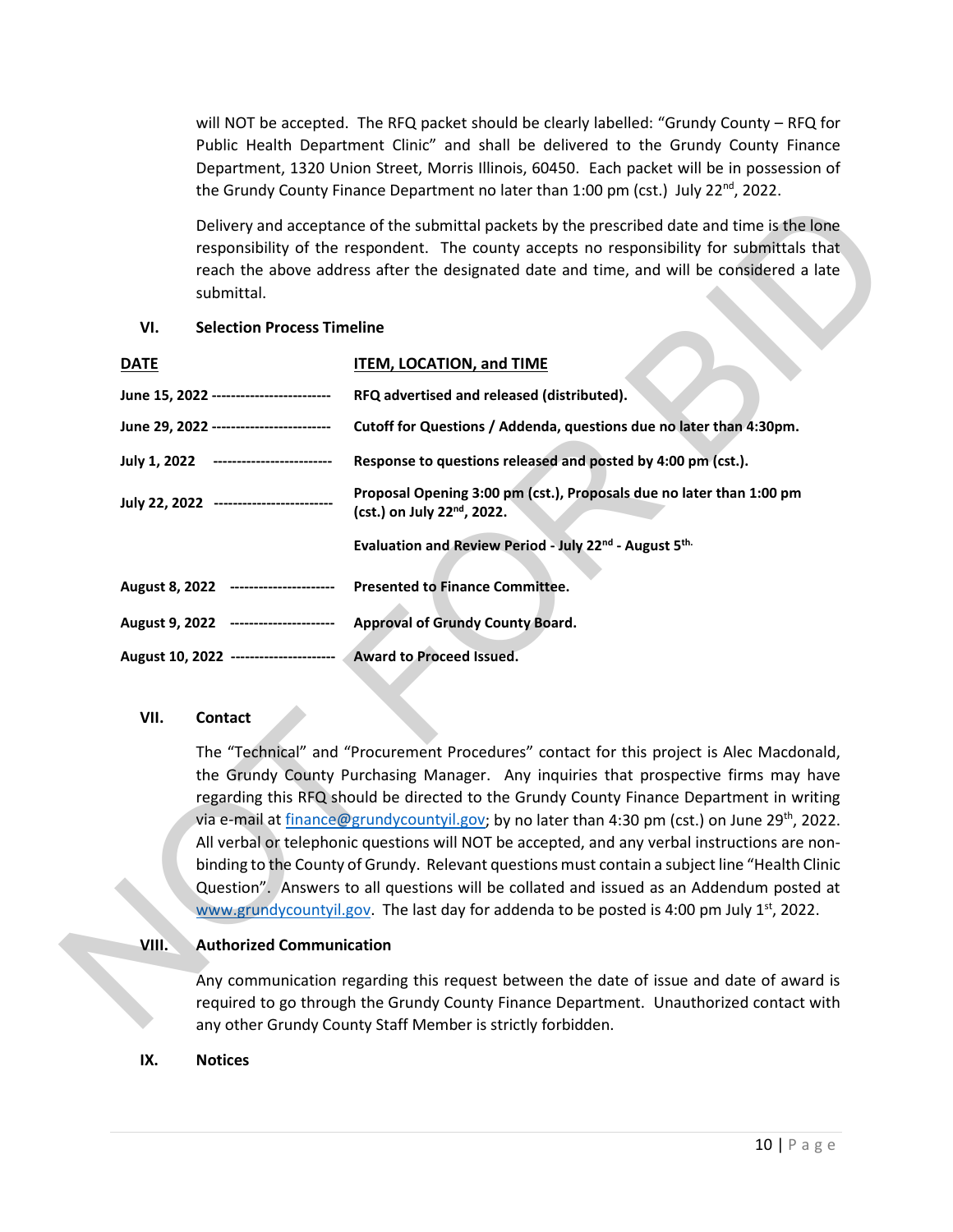The issuance of all subsequent written notices regarding this RFQ shall be transmitted via email or similar verifiable delivery to the electronic or standard mailing address by each party. Correspondence related to any contract execution will be issued by **CERTIFIED MAIL**, or similar **VERIFIABLE** delivery. Any changes in mailing address must be submitted in writing to the appropriate party. Telephone calls may be used to expedite **INITIAL** communications, but **SHALL NOT BE AN OFFICIAL** communication unless confirmed in writing. Notices shall be considered officially received at the time actually received by the addressee or designated agent.

#### **X. Submittal Preparation Costs**

No payment or reimbursement of any kind will be provided for obtaining any of the information solicited by this RFQ. The procurement of all equipment, materials, or services will be in accordance with any subsequent contract.

#### **XI. Submittal Postponement and Amendment**

The county reserves the right to revise or amend any portion of this request for qualifications and solicitation of proposal prior to the due date and time for submittals. Such revisions and amendments, if any, shall be announced by the provision of addenda, memoranda, or amendments to the RFQ. Copies of such addenda, memoranda, or amendments will be posted on the Grundy County website at www.grundycountyil.gov and furnished to all known potential respondents. If the revisions or amendments require additional change to the scope, the date that is set for the submission of statements of qualifications may be postponed by such number of days as in the opinion of the county shall enable respondents to revise their submittal package. In any case, a revised RFQ submission date shall normally be at least five (5) calendar days after the last addendum, memorandum, or amendment is issued, and the notification shall include and announcement of the new date, if applicable, for submission of the revised submittal packages. the appropriate party. The intertwine ratio may be used to expedite in Witter Commuticalism. Studies the studies the studies that the acceptance of the studies and propriate control control and the studies of the studies o

#### **XII. Other Terms**

The main objective of this solicitation is to acquire professional services of a complete design build architectural and engineering firm for the design and construction of the Grundy County Public Health Department Clinic. It is crucial that those firms interested in providing the required services have exemplary experience as defined in the scope of this project. This solicitation is designed to allow each respondent an opportunity to discuss and present its relevant capabilities and experiences demonstrating its ability to successfully meet the needs of Grundy County.

#### **Submittal Acceptance**

Each statement of qualifications and proposal shall be submitted with the understanding that the acceptance of the statement of qualifications and proposal, in writing by the buyer, to furnish the work described therein, will constitute an agreement of understanding between the proposer/contractor to furnish and deliver work and materials as offered in the proposal, in accordance with the terms and conditions of the accepted response, specifications, and any subsequent negotiated contract, agreement, or purchase order.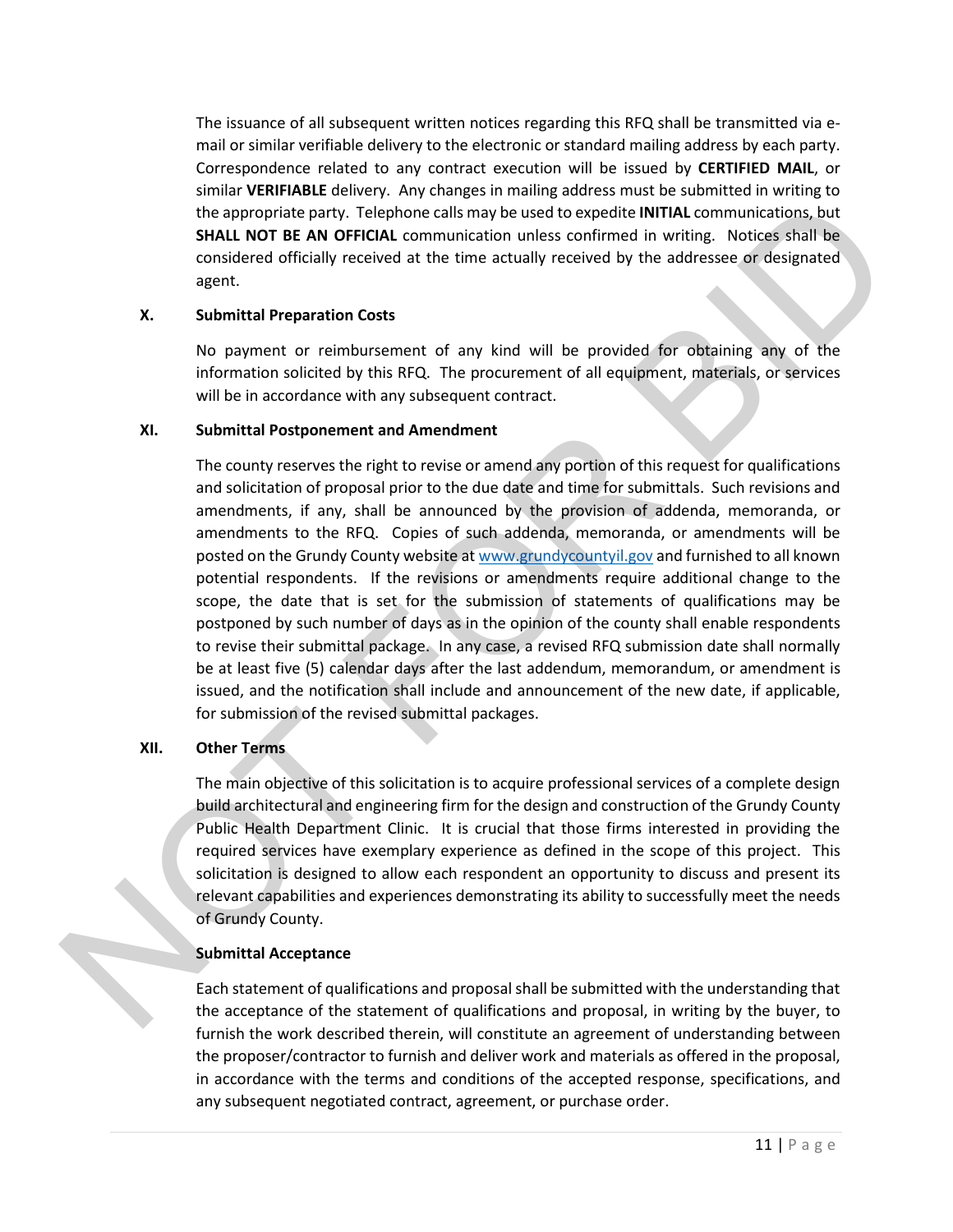#### **Single Proposal Response**

If only one (1) submittal is received in response to this request for qualifications and proposal, the County of Grundy may require assistance from the single respondent in the preparation of a price/cost analysis. A cost analysis evaluation and/or audit of the cost breakdown may be performed by a third-party contractor in order to determine if the proposed price is deemed fair and reasonable.

#### **Submittal Withdrawal**

After submittals are opened, they may not be withdrawn for a period of ninety (90) calendar days. Prior to the date/time set for the RFQ due date, however submittals may be modified or withdrawn by the respondent's authorized representative, or by written notice prior to the opening of their submittal. If submittals are modified or withdrawn in person, the authorized representative shall make his/her identity known and shall sign a receipt for the submission. Written notices of withdrawal shall be received at the address noted for official correspondence no later than the exact date and time designated for submission of the solicitation. isis. A cost analysis evaluation and/or audit of the cost breakdown may<br>third-party contractor in order to determine if the proposed price is<br>onable.<br>al<br>popened, they may not be withdrawn for a period of ninety (90) calend

#### **Right of Selection/Rejections**

The County of Grundy reserves the right to select or reject any or all submittals for any reason, to waive any informalities in any submittals received, and to waive minor deviations from instructions. However, respondents who submit packages that do not follow instructions or do not provide the information requested within this solicitation may be subject to immediate rejection.

#### **Compensation, Terms of Payment, and Invoices**

Payment for work performed under a contract will be in accordance with the terms noted in any subsequent contract award. Payment for equipment, material, and services performed under a contract shall normally be made within sixty (60) calendar days following the provision and acceptance of such materials and services, unless otherwise permitted by law and approved in writing by the County of Grundy. No payments shall be made for any material or services rendered by the respondent, except for equipment, materials, or services identified and set forth in this solicitation and any subsequent contract. The method of payment shall be a County of Grundy Check. The respondent shall submit request for payment itemized invoice(s) to the County of Grundy, in accordance with the procedures noted in any subsequent contract award. Payment is not a waiver of the requirement to provide materials, equipment, or services as contracted. No payment for any partial or entire use or retention of the materials, equipment, and services by the buyer shall constitute a final acceptance by the buyer of any materials, equipment, or services (work) not provided in strict accordance with any subsequent contract documents. The County of Grundy shall make payment(s) to the selected respondent for material and services provided under an agreed upon payment schedule as defined in any subsequent contract award after the delivery and Prayment for work performed under a contract shall normal<br>provision and acceptance of such and approved in writing by the C<br>or services rendered by the F<br>identified and set forth in this<br>payment shall be a County of<br>paymen final acceptance of said materials and services. Payment will normally be net sixty (60)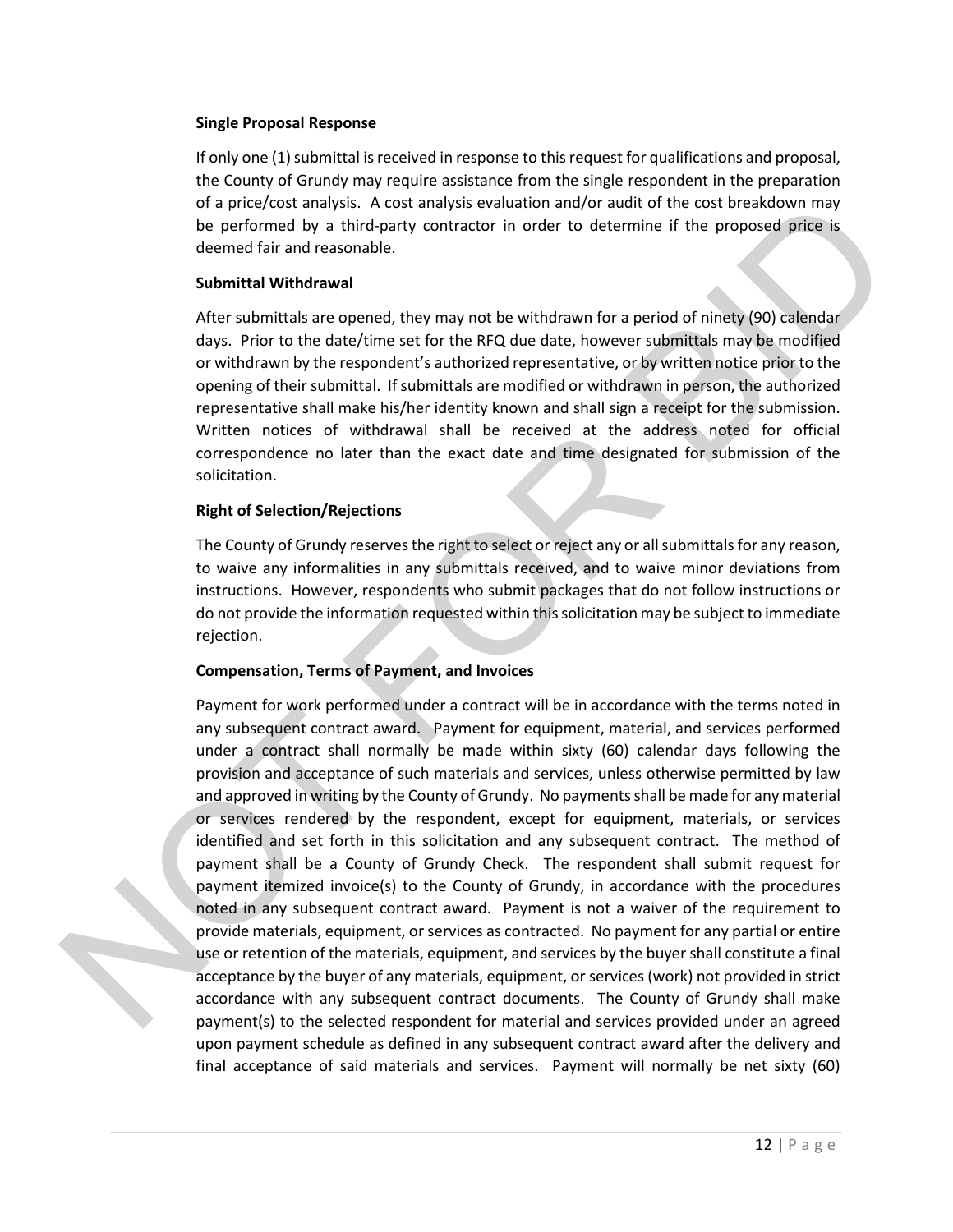calendar days after acceptance of the purchased services and receipt of the invoice due to the reimbursement process from the department.

All original invoices shall be submitted to the County of Grundy for payment. Invoices shall detail the costs directly attributable to completed work during the billable period for the firm, to include subcontractors or suppliers. The correspondence addresses were previously noted.

#### **Section V. - Project Evaluation**

#### **I. Overview**

This request for qualifications and proposals for the potential Grundy County Local Public Health Department Clinic is not a low-bid price competition; the respondent will be profoundly weighted on qualifications and experience; the measure of evaluation will be explained within subsequent section. The following information defines the procedures for selection of the prospective consultant on this project. The evaluation of the request for qualifications and proposal will be conducted by a selection committee comprised of county staff and consultants as needed. County of Grundy is an equal opportunity employer and does not discriminate any businesses based on age, race, nationality, or gender. detail the considered variable to complete a work during the biliable period to the firm<br>the constraints or suppliers. The correspondence addresses were previously indeed<br>to include subcontractor or suppliers. The correspo

#### **II. RFQ Evaluation Process**

The following factors will form the basis for determining the extent of responsiveness and responsibility of each statement of qualifications and proposals submitted relative to the statement of purpose, project description, and scope of services requirements as noted in the solicitation.

- **Compliance with Instructions**: responses will be thoroughly reviewed to determine the conformance with the requirements and completion of the request for documentation.
- **Technical Review:** Each statement of qualification will be evaluated first, and scored and ranked for viability as a responsive and responsible firm. The score and ranking will potentially determine the 'short-list' and if the response is eligible for additional considerations and evaluations.
	- Each Response from the potential 'short-list' firms will then be evaluated to determine how well they address the stated professional service requirements. Cost of these services are not a determining factor and other criteria will be considered part of the overall evaluation process. The criteria that will be utilized throughout the evaluation process are listed in the Evaluation Criteria section.

- **Response(s) to Request(s) for Additional Information:** Oral presentations, written clarifications, and/or presentative of the submittal material may be required of some or all respondents.

- **Scoring:** Each eligible submittal will receive a score based upon an evaluation scoring committee. All respondents will then be ranked from highest to lowest scores based upon overall competencies and qualification. In general, the top two (2) to three (3) highest scoring respondents will be marked as finalists for selection, at which time the evaluating committee will make a final decision based off of overall experience and past performance. The firm that would be selected after evaluation will be contracted to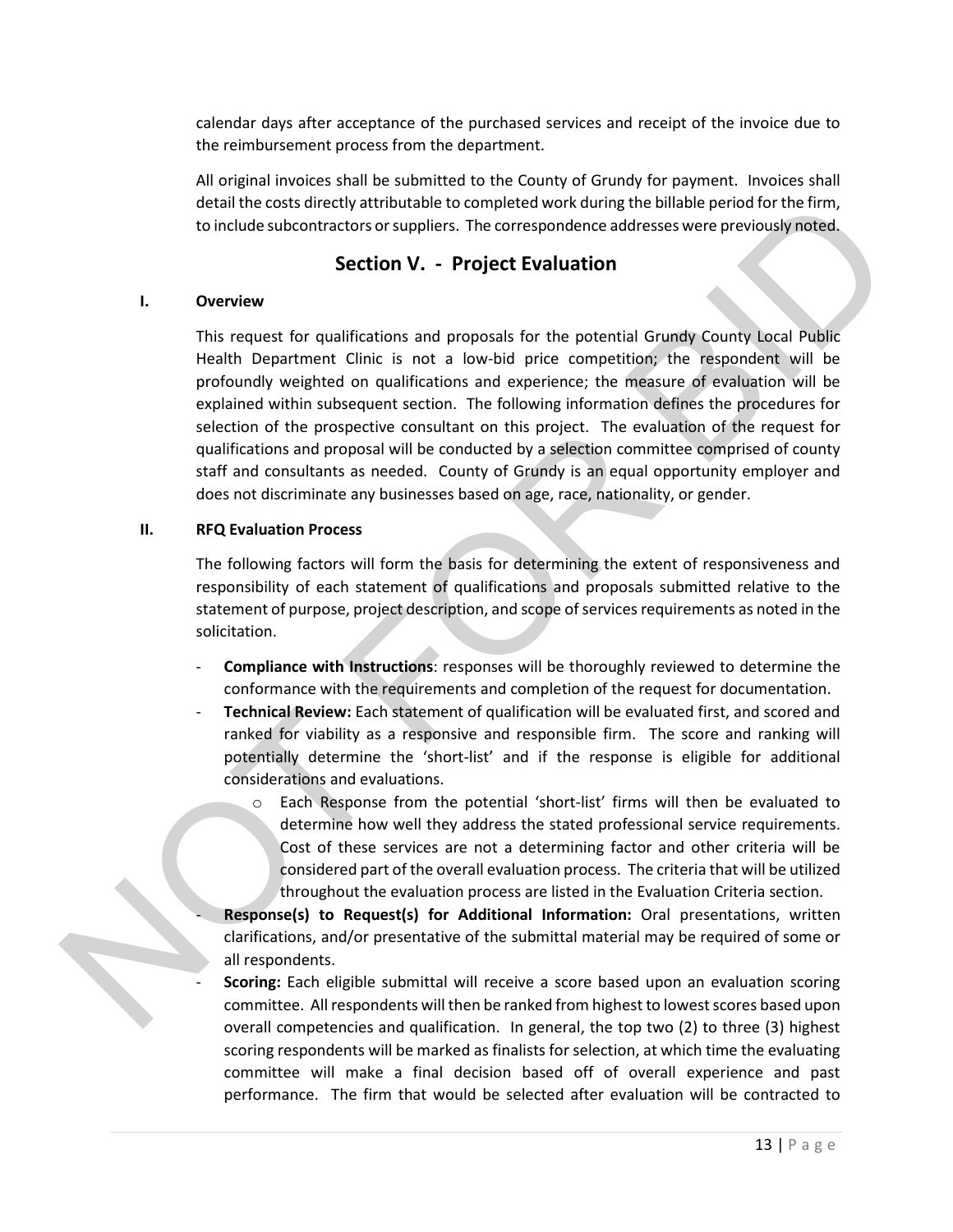complete the designing and construction process of the Grundy County Local Public Health Department Clinic contract.

- **References:** The County of Grundy can and will conduct reference checks and verify the information provided by each respondent is true and accurate. Submittal of reference information is implied approval to conduct such reference checks. The County of Grundy reserves the right to conduct reference checks form known reference sources other than those provided by the respondent.
- Finalists: The County of Grundy fully intends to award a contract only to the most responsive, most responsible, and most qualified respondent. The respondent able to demonstrate the highest technical competency throughout the whole design-build process in the field of architectural engineering will be awarded the contract.
- **Confidentiality:** Neither the release of response information, nor names of responding firms, will be made available by the County of Grundy between the due date for submission of responses and the contact signing date. Information on interested firms that have obtained the solicitation will not be released until after selection and the issuance of a written Notice-To-Proceed and execution of a contract award. All respondents will be notified in writing of the successful firm, subsequent to the execution of a contract and a written Notice-To-Proceed. information is implied a peroval as conduct such reference checks. The County of Grundy<br>
meteors the right to conduct reference checks for ference checks. The County of Grundy<br>
measures the right of Grundy of Grundy indivi

#### **III. Statement of Qualification Evaluation Criteria**

All respondents will be evaluated on the following evaluation criteria. The County of Grundy reserves the right to "short-list" firms based on the initial state of qualifications evaluation in order to determine which firms qualify for additional consideration and scoring based on the solicitation of qualifications and proposals. The following will be used to evaluate the statement of qualifications and proposals.

#### **IV. Notification of Short-Listing**

If it is deemed necessary to utilize a "short-list" of respondents, a letter will be sent to each firm that has been "short-listed" notifying them of the place and time of the follow up interview/presentation. Specific questions that shall be addressed per the County of Grundy will be included with the notification.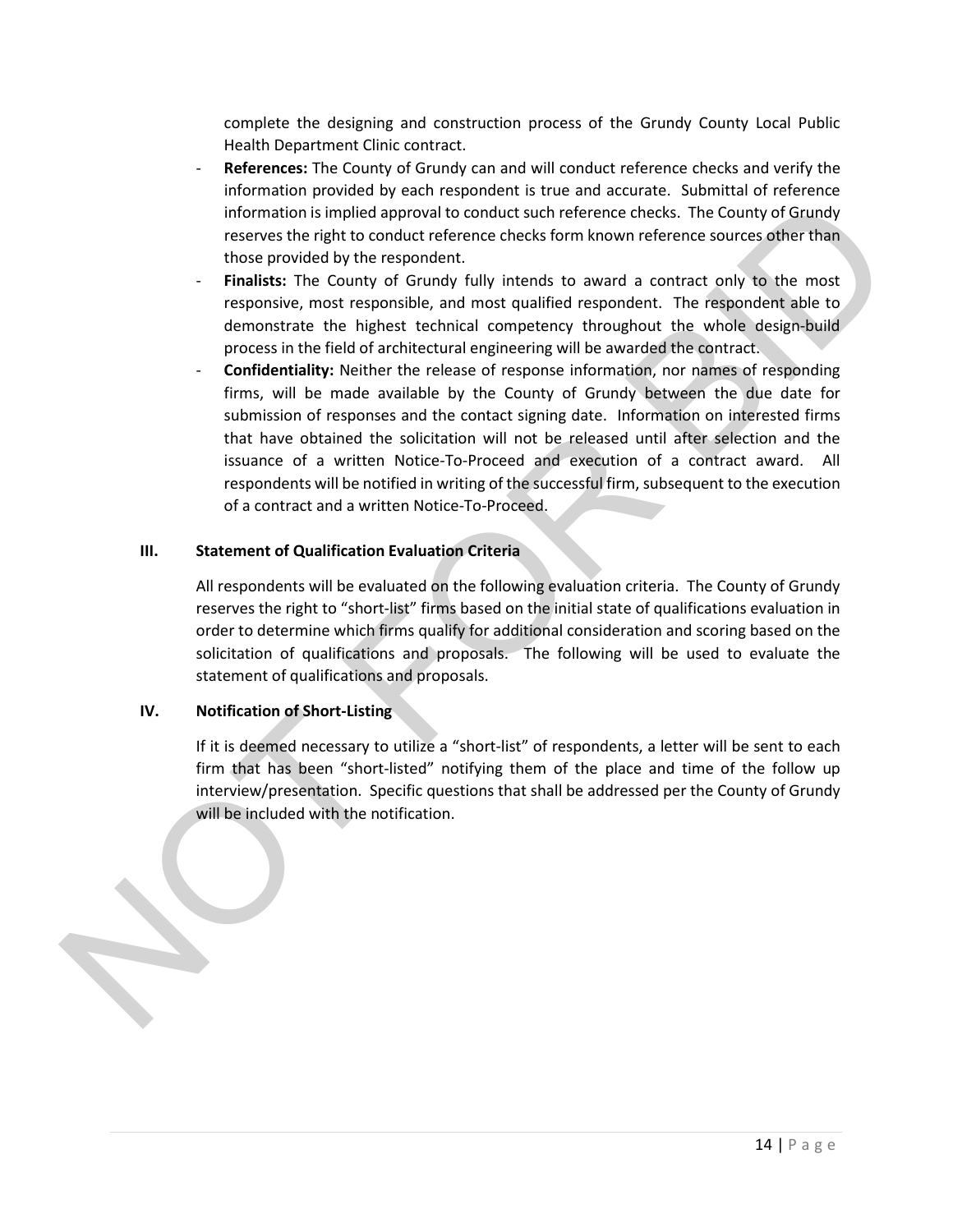# **Evaluation Criteria for Request for Qualifications and Proposals**

| <b>Criteria</b>                                                                                                                                                                                                                                                                                                                                                                                                                                                                                                                                                                                                                                                                                                                                                                               | Weight         |
|-----------------------------------------------------------------------------------------------------------------------------------------------------------------------------------------------------------------------------------------------------------------------------------------------------------------------------------------------------------------------------------------------------------------------------------------------------------------------------------------------------------------------------------------------------------------------------------------------------------------------------------------------------------------------------------------------------------------------------------------------------------------------------------------------|----------------|
| <b>Experience of Firm and Personnel</b><br>1. Understanding of project requirements throughout all stages of project<br>scope including but not limited to: pre-design, site development, design<br>services, construction, and post construction phases.<br>2. Professional credentials and abilities of all applicable staff assigned to project<br>including but not limited to specific duties, function, responsibilities, abilities,<br>and experiences.<br>3. Define any previously completed clinic's with similar scope as this project;<br>and a key spotlight of each project.                                                                                                                                                                                                     | 40 pts.        |
| <b>Project Administration, Work Plan, Schedule</b><br>1. Demonstration of resources available to successfully complete intended<br>scope.<br>2. Resources to support scheduling, record keeping, cost control, and cost<br>estimates.<br>3. Specific system and services available to estimate cost, monitor budget, and<br>convey project information to the project administrator.<br>4. Resources to adequately and consistently communicate progress.<br>5. Ability to elaborate on how you managed each step of the design build<br>process on previous health clinics.<br>6. Identification of past scheduling challenges on similar projects and how they<br>were remediated.<br>7. Methodology of the management and execution of multiple work orders<br>throughout a given project. | 30 pts.        |
| <b>References</b><br>1. Letters of references as included in submittal                                                                                                                                                                                                                                                                                                                                                                                                                                                                                                                                                                                                                                                                                                                        | <u>10 pts.</u> |
| <b>Availability</b><br>1. The ability to respond with timely and cost-effective solutions.                                                                                                                                                                                                                                                                                                                                                                                                                                                                                                                                                                                                                                                                                                    | <b>10 pts.</b> |
| <b>Litigation and Disputes</b><br>1. Summary of any current litigation<br>2. Pending/Potential litigation and or disputes<br>3. Any liquidated and/ or license disputes                                                                                                                                                                                                                                                                                                                                                                                                                                                                                                                                                                                                                       | 10 pts.        |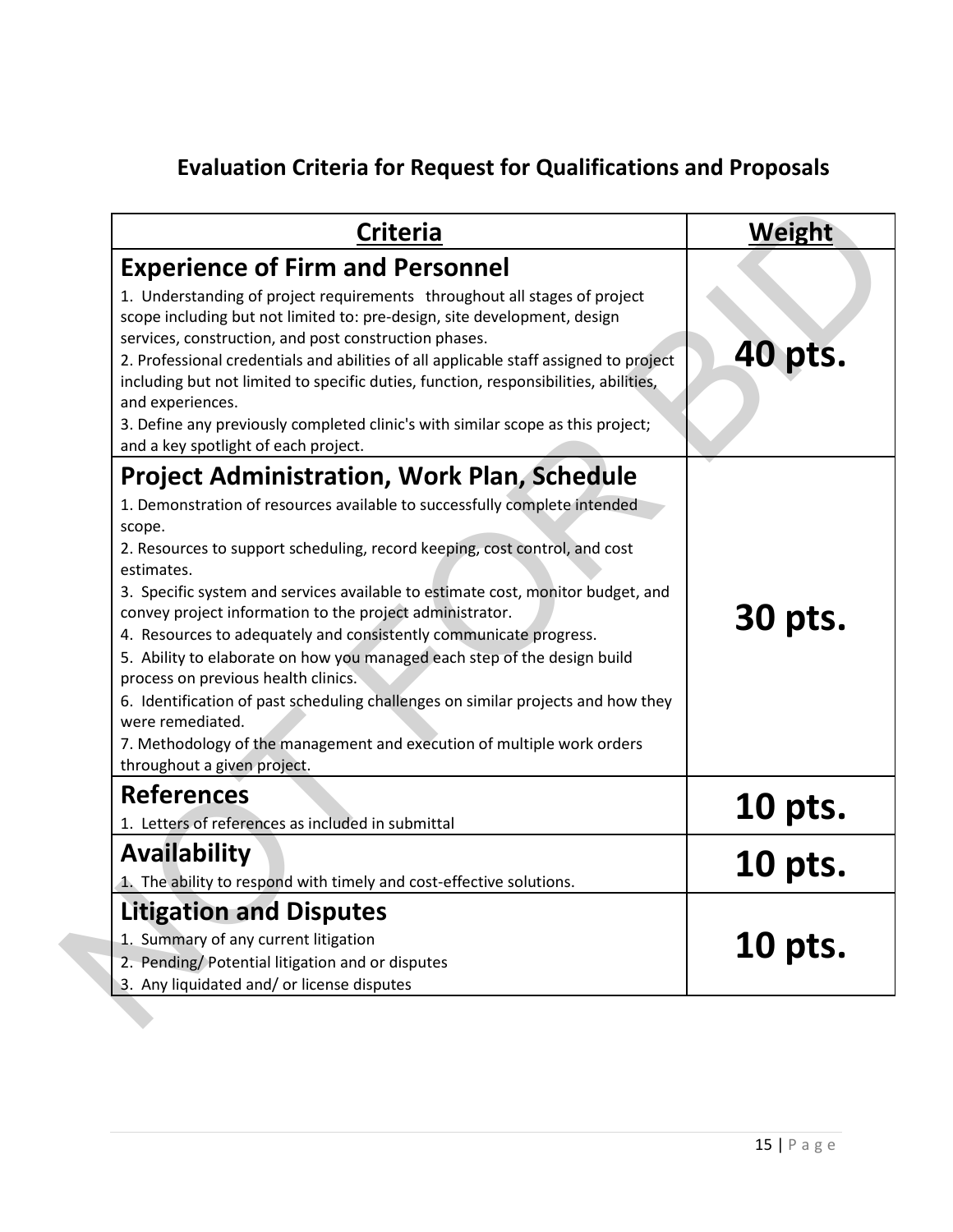#### **V. Overall Evaluation**

Potential Short-listed respondents to this solicitation identified through the evaluation process and scoring stated previously will be judged on the overall competency of the statements of qualifications and proposal. The firm with the overall highest score determined to be the most qualified, responsive, and responsible; after submitting the proposal deemed to be in the best interest of the County of Grundy shall be notified and negotiations to execute a mutually agreeable contract will be commenced. The criteria and overall importance of materials is listed below.

- 1. **Statement of Qualifications and Submittal Requirements**: The information presented within the statement of qualifications and submittal requirements deemed most responsive and accurate will be utilized as a percentage of the overall request for qualifications and proposal.
- 2. **Evaluated Criteria**: The information submitted for the criterion will be weighted and scored as to the highest respondent with the highest ability to meet and exceed the scope of this project. Each respondent must meet the complete minimum criteria in order to be fully scored; all previous information will be thoroughly reviewed as to select the most qualified, responsive, and responsible firm.
- 3. **References, Sub-Consultant, and Financial History:** The performance and reference history of the respondent including the physical and financial resources and any subconsultant resources potentially utilized will be entirely reviewed. The respondent's history and ability of the scope of this project as compared to the architectural and engineering design-build of similar projects are necessary criterion of this proposal and will reasonably weigh on the final scoring. The evaluation of a respondents records of similar services and the ability to provide these services on schedule will also be included in the final criteria elements. statements of unifications and proposal. The firm with the oweral flughers score-determined to be the most qualified, responsive, and responsible; after submitting the proposal different to be in the between the forecast o

The evaluation scoring allows for a maximum of up to 100 points. The County of Grundy reserves the right to adjust or change the weights assigned to each criterion prior to the evaluation of submittals. If any percent shall change, the County of Grundy will notify each respondent with an addendum prior to the request for qualifications and proposal due date. The ranking of each respondent shall be the responsibility of the selection committee. The acceptance or rejection of the evaluation scoring and ranking will be the sole responsibility of the Grundy County Board. The Grundy County Board decision will be final.

### **SECTION VI. - AWARD**

#### **I. Selection**

Selection of one or more respondent(s) as finalists is not to be construed as an award of a contract, but as the commencement of the contract negotiation process. The objective of contract negotiations will be to reach a mutual agreement on all provisions of any proposed contract.

The Grundy County Administrator, in concert with all applicable project staff and/ or contracting officer(s), will normally conduct the contract negotiation process.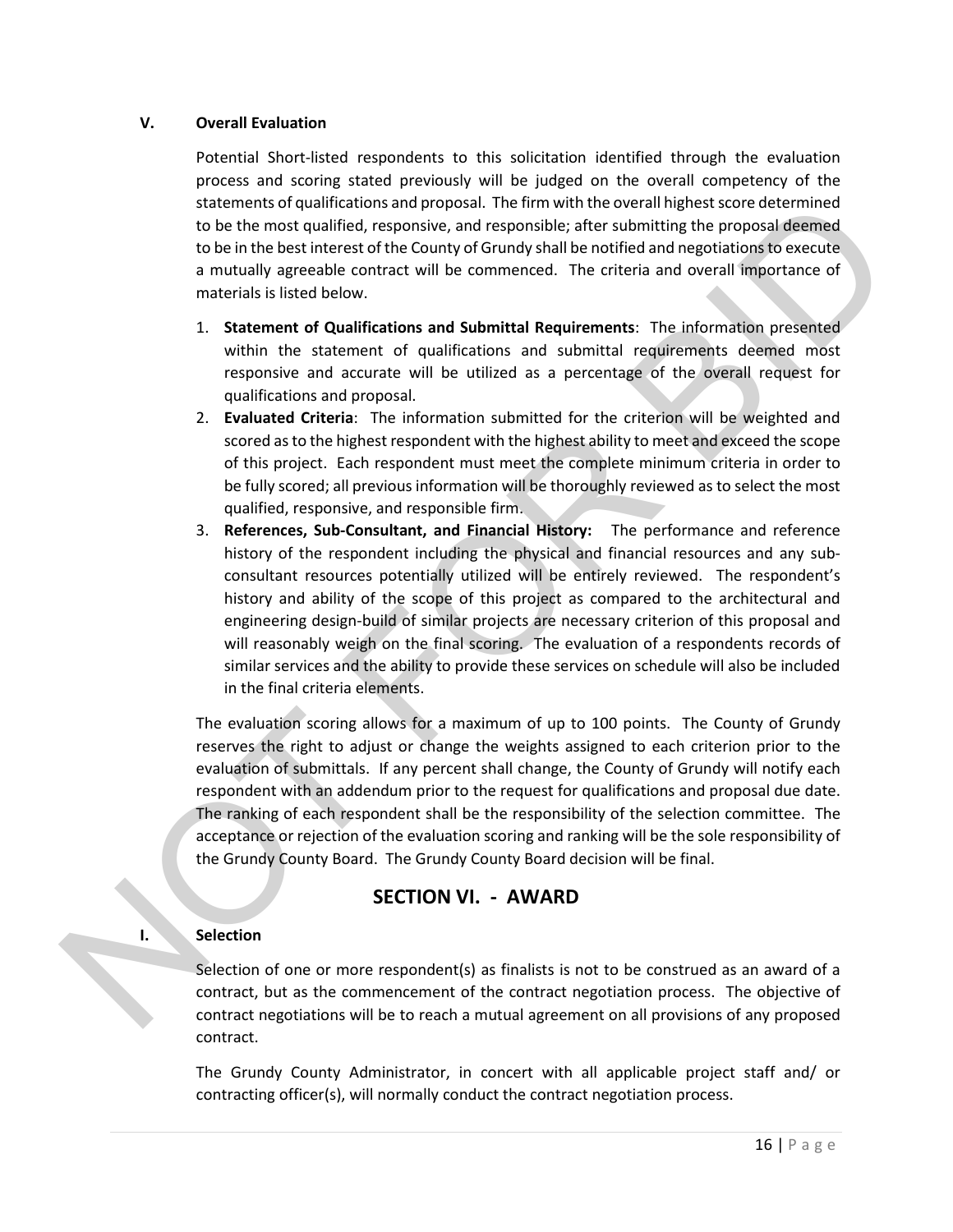The objective of any negotiation will be to reach an agreement on the final cost and all other provisions of any proposed contract. The cost proposal will be used as the basis of contract price negotiations.

An award shall be made only after the evaluation of responses regarding technical capacity, performance, standardization, schedule, and any other factors specifically set forth in this request for qualifications and proposal, in addition to the consideration of final or overall negotiated contract costs.

The award of a contract shall be made to the respondent who is considered the most qualified, responsive, and responsible, and whose overall response and evaluation scoring is determined to be of the highest technical competency and is in the best overall best interest of Grundy County. The selected response may, or may not reflect the lowest total cost of acquiring the desired services. The response must also be responsive in all other respects to these procurement requirements. The respondent must be a person, firm, or corporation that: dde only after the evaluation of responses regarding technical capacity,<br>rdization, schedule, and any other factors specifically set forth in this<br>roins and proposal, in addition to the consideration of final or overall<br>co

- Has an operation, or has the capability to have an operation, a firm and staff adequate to ensure delivery and performance of the desired professional services under any subsequent agreement.
- Have adequate personnel, or has the capacity to have such personnel, to satisfy any problems that may arise during the performance of said contract period.
- Have the necessary facilities and financial resources, or have the capability to obtain such facilities and resources, to complete the agreement in a satisfactory manner within the agreement parameters.

The county reserves the right to select or reject any or all responses for any reason, to waive any informalities in any response received, and to waive minor deviations from the instruction. However, respondents who submit responses that do not follow the instructions or do not provide the information requested within this request for qualifications and proposal may be subject to immediate rejection.

Failure on the part of a respondent to respond to all of the requirements, performance, factors, or standardization factors required by the request for qualifications and proposal may constitute a reason to reject the response. instruction. However, responde<br>or do not provide the informic<br>proposal may be subject to imm<br>Failure on the part of a respon<br>factors, or standardization facto<br>constitute a reason to reject the<br>The County of Grundy may av<br>s

The County of Grundy may award a contract on the basis of supplemental information submitted at the request of the selection committee, which would be in addition to that material received in a response.

#### **II. Right to Protest**

Any actual or prospective bidder(s) or contractor(s) who is aggrieved in connection with the solicitation or award of a contract may protest to the Grundy County Finance Department. Any protest must be submitted in within within ten (10) calendar days from the issuance of the solicitation, addendum, and notice of award or other decision by the County of Grundy.

#### **III. Contract**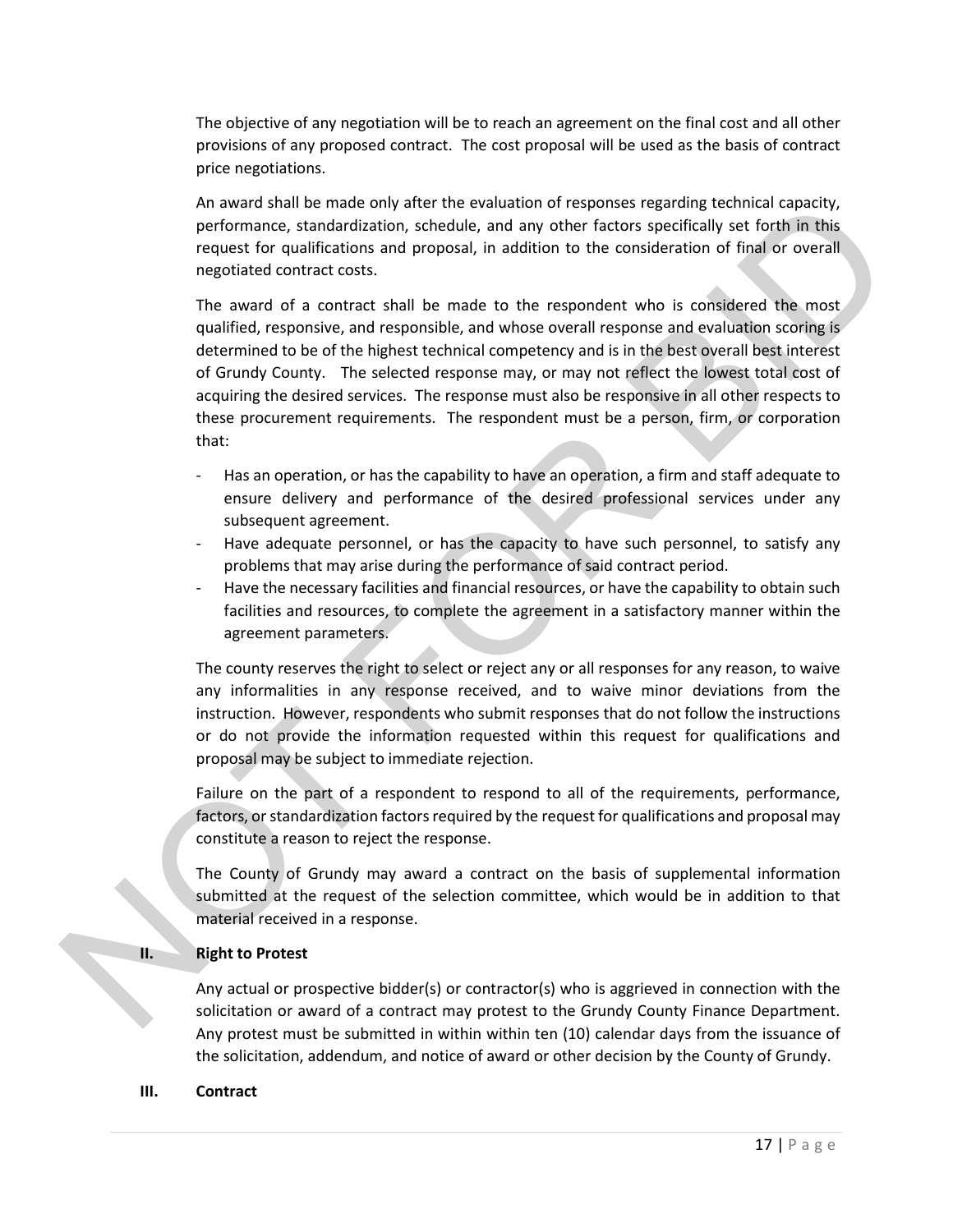Upon completion of the contact negotiation process and achieving an agreed upon contract price structure, the Grundy County Administrator and the consultant candidate will review a proposed contract, which is based on standard contract language used by the County of Grundy and/ or the consulting firm. Respondents should be aware that the County of Grundy is required by funding agencies to include certain clauses and verbatim within the contract.

The County of Grundy will utilize the use of a standard professional services contract format. However, all respondents must understand that the terms and conditions under the county procurement policy will become an accessory to any such agreement or contract award. In addition, other amendments, revisions, or deviations to the standard agreement contract may also be required.

The respondent is responsible for reviewing the entire request for qualification and proposal requirements, including the certification and assurances forms, to ensure that the firm has the ability to comply with all the articles and clauses contained therein as they will be included by reference in any contract. If the respondent has any recommendations to modify, add to, or delete any portion of the contract, the respondent must identify the suggested revisions during contract negotiations. Respondents should understand that may of the article and clauses contained in any contract award are required and deletion or modification may not be possible. is required by funcing agencies to include certain clauses and verbatim within the contract.<br>The County of Grundy will utilite the use of a standard professional services contract format.<br>However, all respondents must unde

Once agreement is reached on a final contact, the Grundy County Board will consider the contact and vote on endorsing or approving the contract. Prior to issuing a contract and notice-to-proceed, the agreement may be forwarded to funding agencies for their concurrence.